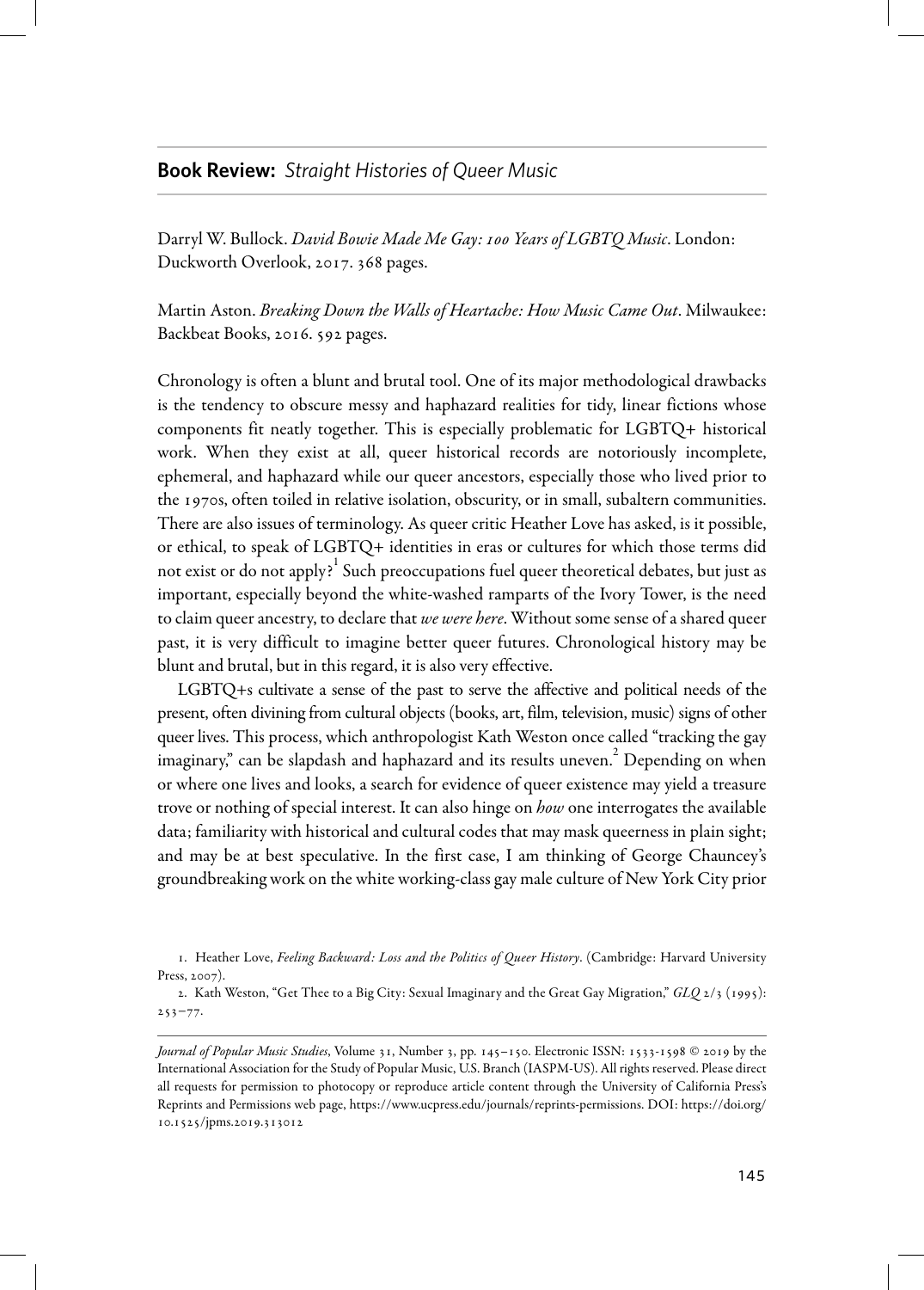to WWII; in thelast, I hearechoes of those pernicious 1990s debatesabout (and paranoid defenses of) Handel (was he??) and Schubert (wasn't he??).<sup>3</sup>

Today, we live in an era of heightened LGBTQ+ visibility in certain, limited cultural arenas. Ellen and the Queer Eye reboot are hits from coast to coast. Laverne Cox and Caitlyn Jenner have graced the covers of Time and Vanity Fair. Professional athletes, singers, actors, and everyday folks come out of the closet in increasing numbers—in the process, creating a new genre, the coming-out video. And LGBTQ+s appear in popular musicals, plays, sitcoms, dramas, and feature films. Neil Patrick Harris even hosted the Oscars! But it's a mistake to confuse quantity for quality, depth, or diversity.

Visibility is an important sign of socio-political and cultural change, but I am wary of its seductive siren song, especially when sung by the successful few when so many past and present injustices and erasures still need to be remedied for the nameless many. It's far too easy to be distracted by the latest victory for queer cultural and economic onepercenters, to confuse that for real structural changes that defend against the mounting assaults on what precious few civil rights, human rights, and legal protections we have managed to secure: anti-LGBTQ+ religious "freedom" bills, bans on transgender military servicepersons, the lack of federal housing and employment discrimination, conversion therapy, the brutality directed toward transwomen of color, and LGBTQ+ teen homelessness. History alone won't solve such problems, but as the saying goes, a tree without roots is just a piece of wood. From the thickets of history grow forests of community, affect, and solidarity necessary for action and change.

Heterosexuality is scrawled—often in invisible ink—on the walls of our most hallowed cultural institutions. Its taken-for-grantedness is the building block of the very heterocis privilege that keeps most people, including a fair number of queer folks, ignorant of the LGBTQ+ past. Social movements for LGBTQ+ civil rights are not included in K-12 history curricula. On college campuses we are regularly excluded from syllabi outside of niche classes nested in specialized departments. When our contributions to history, politics, science, technology, war-making, or art do require our inclusion in mainstream narratives, the stories told typically belong to the dominant class of white, cisgender, affluent, urban gay men and lesbians. And even then, all that inconvenient queerness gets stuffed into the back of the closet like that harness you only break out for Pride each summer and keep hidden from hetero eyes the rest of the year, lest you have to explain what you're doing with something like that.

To Eve Sedgwick, it seemed that"this society wants itschildren to know nothing, wants its queer children to conform or (and this is not a figure of speech) die; and wants not

<sup>3.</sup> George Chauncey, Gay New York: Gender, Urban Culture, and the Making of the Gay Male World, 1890-1940 (Basic Books, 1995); Gary C. Thomas, "Was George Frideric Handel Gay?" On Closet Questions and Cultural Politics," in Queering the Pitch: The New Gay and Lesbian Musicology, 2d edition, ed., Brett, Woods, Thomas (New York: Routledge, 2006), 155−205; Maynard Solomon, "Franz Schubert and the Peacocks of Benvenuto Cellini," 19th-Century Music 12/3 (1989): 193−206; Susan McClary, "Constructions of Subjectivity in Franz Schubert's Music," in Queering the Pitch, 205-35; Rita Steblin has devoted considerable energy to "defending" Schubert from accusations of queerness, beginning with "The Peacock's Tale: Schubert's Sexuality Reconsidered," 19th-Century Music 17/1 (1993): 5−33 and morerecently in "Schubert's Pepi: His Love Affair with the Chambermaid Josepha Pöcklhoferand Her Surprising Fate," The Musical Times (2008), 47-69 as well as in various letters to editors.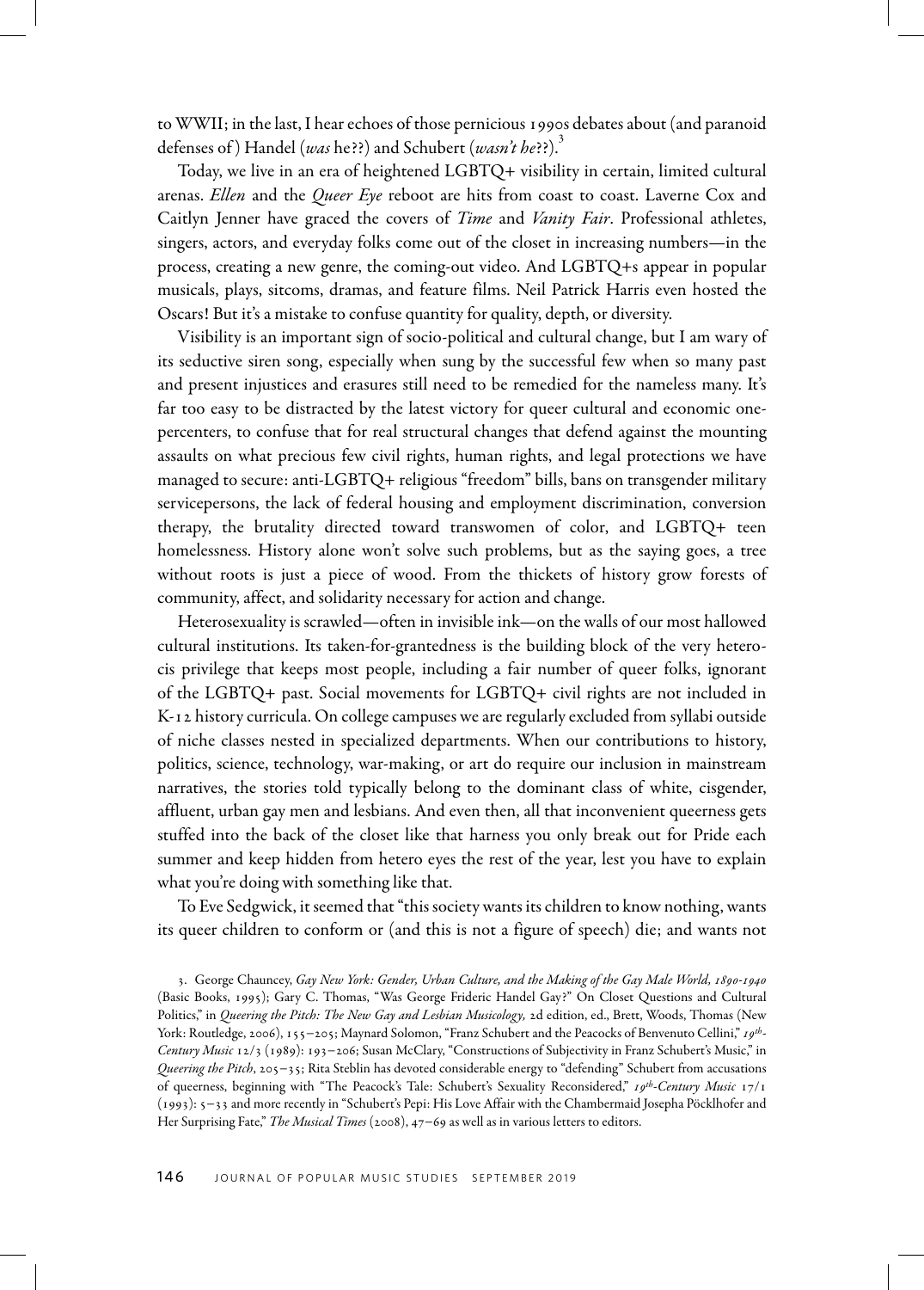to know that it is getting what it wants." $^4$  I suspect that this stems from the same general aversion to sex and gender difference described by Leo Bersani in the famous opening lines of his 1987 essay, "Is the Rectum a Grave?": "There's a big secret about sex," he writes. "Most people don't like it."  $\tilde{Q}$ ueer sexuality requires that even LGBTQ+ folks confront the body's messy, abject corporeality and the still-taboo subjects of queer desire, love, and fucking. The big secret about queer sex(uality)? Most people, especially LGBTQ+s who purchase visibility and tolerance with a gag order against their own identities, don't like it either.

Rooted in queer bodies and desires, such oppressions form one connective fiber that binds the diverse experiences and identities subsumed in our unwieldy acronym. Our relationships to cultural objects and productions constitute another. Sedgwick speculates that in childhood many LGBTQ+s grow attached "to a few cultural objects, objects of high or popular culture or both, objects whose meaning seemed mysterious, excessive, or oblique in relation to the codes most readily available to us, [and these] became a prime resource for survival." <sup>6</sup> More recently, David Halperin echoes Sedgwick when he writes that queer subjectivity

expresses itself through a peculiar, dissident way of relating to cultural objects  $[\ldots]$  and cultural forms. [It] involves a characteristic way of receiving, reinterpreting, and reusing mainstream culture, of decoding and recoding the heterosexual or heteronormative meanings already encoded in that culture, so that they come to function as vehicles of gay or queer meaning.<sup>7</sup>

One such cultural object shows up in queer memoirs, life stories, and memories with surprising regularity: music.

Pioneering queer musicologist Philip Brett once observed that gay children "often experience a shutdown of all feeling as the result of their parents' and society's disapproval of a basic part of their sentient life [thus] music appears as a veritable lifeline.<sup>58</sup> Brett also made the audacious claim that "all musicians are faggots in the parlance of the male locker room," anticipating by a couple of decades Drew Daniels's assertion that "all sound is queer." 9 Perhaps because it is closely linked to emotions and expression, music is often gendered feminine. Or perhaps because even the most thunderous passages in Beethoven, the most dexterous shredded guitar solos, the vocal pyrotechnics of soul's melismas, and hip-hop's fastest flowing rhymes require a nuanced touch, close listening, and careful attentiveness. At the same time, Suzanne Cusick observes that music puts us flat on our backs in a receptive (i.e. feminine) position. $^{10}$  It touches, with and without consent, and demands to be touched. Music, then, is a lot like sex, an observation that led Cusick to ask

4. Sedgwick, "Queer and Now," in Tendencies (New York: Routledge, 1994), 3.

5. Leo Bersani, Is The Rectum a Grave and Other Essays (Chicago: The University of Chicago Press, 2010), 3.

- 7. David Halperin, How to be Gay (Cambridge: Harvard University Press, 2014), 12. Emphasis in original.
- 8. Brett, "Musicality, Essentialism, and the Closet," in Queering the Pitch, 17.
- 9. Brett, "Musicality," 17 and Drew Daniels, "All Sound is Queer," The Wire 133 (2011).

10. Suzanne Cusick, "On a Lesbian Relationship with Music: A Serious Effort Not to Think Straight," in Queering the Pitch, 67−85.

<sup>6.</sup> Sedgwick, Tendencies, 3.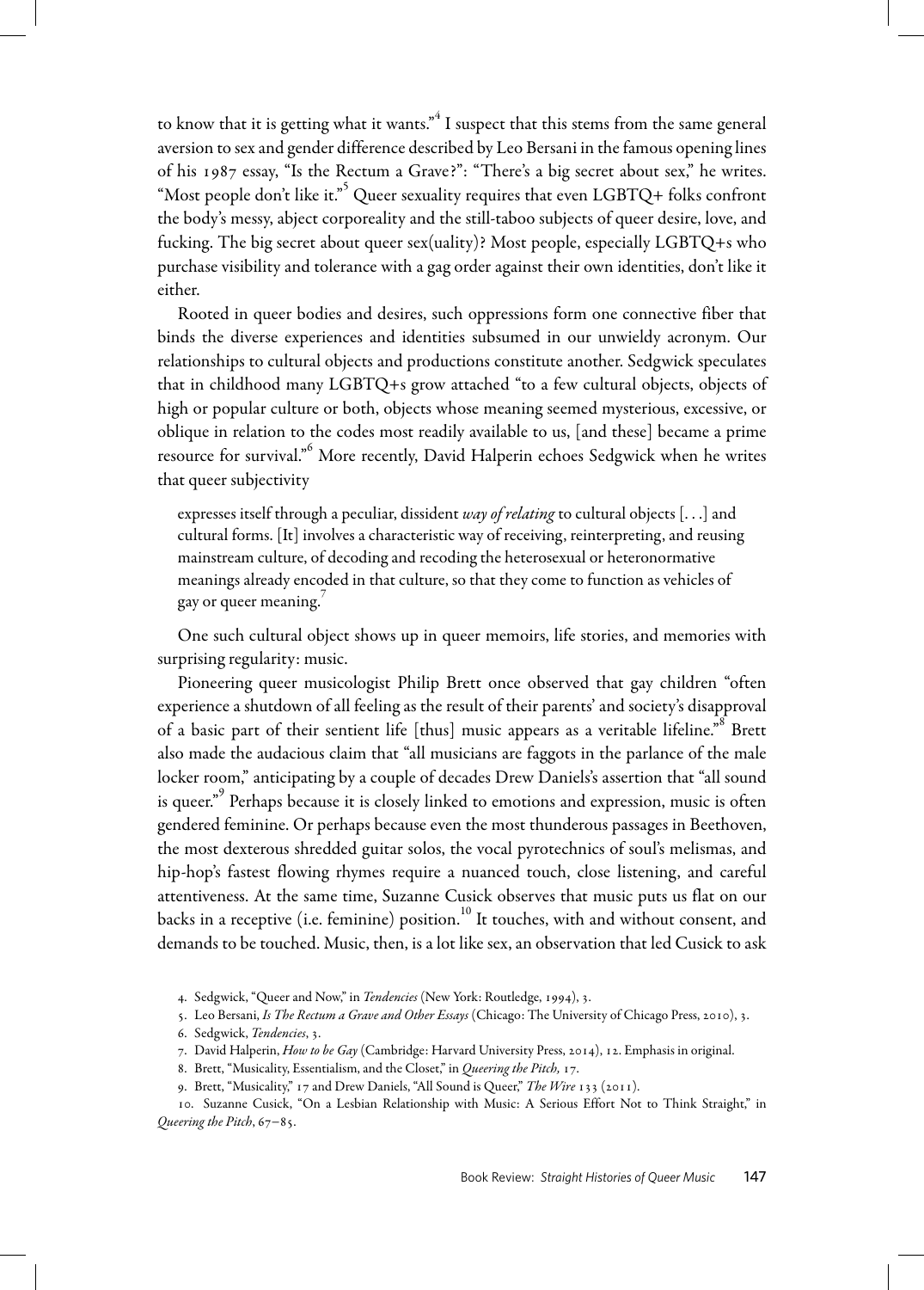one of the all-time great music-scholarly questions: who's on top? Who can tell? Maybe music is versatile. At the same time, music requires traditionally masculine attributes: great technical, analytical, and executional skill; someone once called musicians "small muscle athletes," a turn of phrase that harks back to, and complicates, Brett's locker-room talk. Furthermore, certain types of music and musicians are exalted in the hetero-male canons of both vernacular and concert repertoires. This leads to a lot of musical gender trouble, so at the risk of asking what appears to be a rather tacky question: Music, are you a boy, a girl, or someone else?

This echo of David Bowie's "Rebel, Rebel" (1974) is not incidental. Bowie's genderbendy, shape-shifty star text and his intergalactic, stylistic promiscuity loom large in two exciting new histories of LGBTQ+ music. Martin Aston's Breaking Down the Walls of Heartache: How Popular Music Came Out and Darryl Bullock's David Bowie Made Me Gay: 100 Years of LGBTQ Music fill an urgent need for foundational work in queer popular music studies. Aston and Bullock offer meticulously researched narratives, thick with names, dates, places, song and album titles. Discussions of individual artists and scenes form rhizomatic networks connected through music but also through sex, partying, love, gossip, and friendship. Such detail-rich writing evokes Timothy Lawrence's fine works on dance music, and I anticipate that these two books, like those by Lawrence, will become essential reading for anyone interested in queer music history. $^{\rm 11}$ 

Aston's book is *massive*. At more than 500 pages, it seems like a pop music answer to J. Peter Burkholder, Donald Jay Grout, and Claude V. Palisca's monumental A History of Western Music, a text that has formed the core of undergraduate survey courses for decades because it crams a couple thousand years' worth of European music history between two covers. Aston's attention to detail, broad historical scope, and transnational sojourns bring together queer musical practices in a readable narrative organized into a decadeby-decade periodization. His story begins in the 1920s with Blues Queens and Pansies in the 1930s and ends with a twenty-first century "rainbow riot." In between, readers encounter the queer wartime figures who shaped jazz and big band, LGBTQ+ rock and holy rollers, hippies, punks and disco freaks, androgynous New Wavers, and the queer forces behind 1990s alt-rock. While some of Aston's transitions and juxtapositions lack a certain rhetorical grace, there is also something delightfully queer and performative about this celebration of "the ways in which meanings and institutions can be at loose ends with each other." <sup>12</sup>

The most successful parts of Aston's text are the chapters spanning the 1950s through the 1980s. Their heft and density gives them the feeling of a stand-alone project about queer music in the mid-twentieth century. They link the development of underground dance scenes to the disco juggernaut, extending the geographic scope of Lawrence's focus on New York and, to a lesser extent, Chicago and San Francisco; and they follow the cultural exhaustion and fallout with disco through the various reactions to and appropriations of dance music that have kept turning disco's disciplinary beat around

<sup>11.</sup> Tim Lawrence, Love Saves the Day: A History of American Dance Music Culture, 1970-1979; Life and Death on the New York Dance Floor, 1980-1983 (Durham: Duke University Press, 2004 and 2016).

<sup>12.</sup> Sedgwick, Tendencies, 6.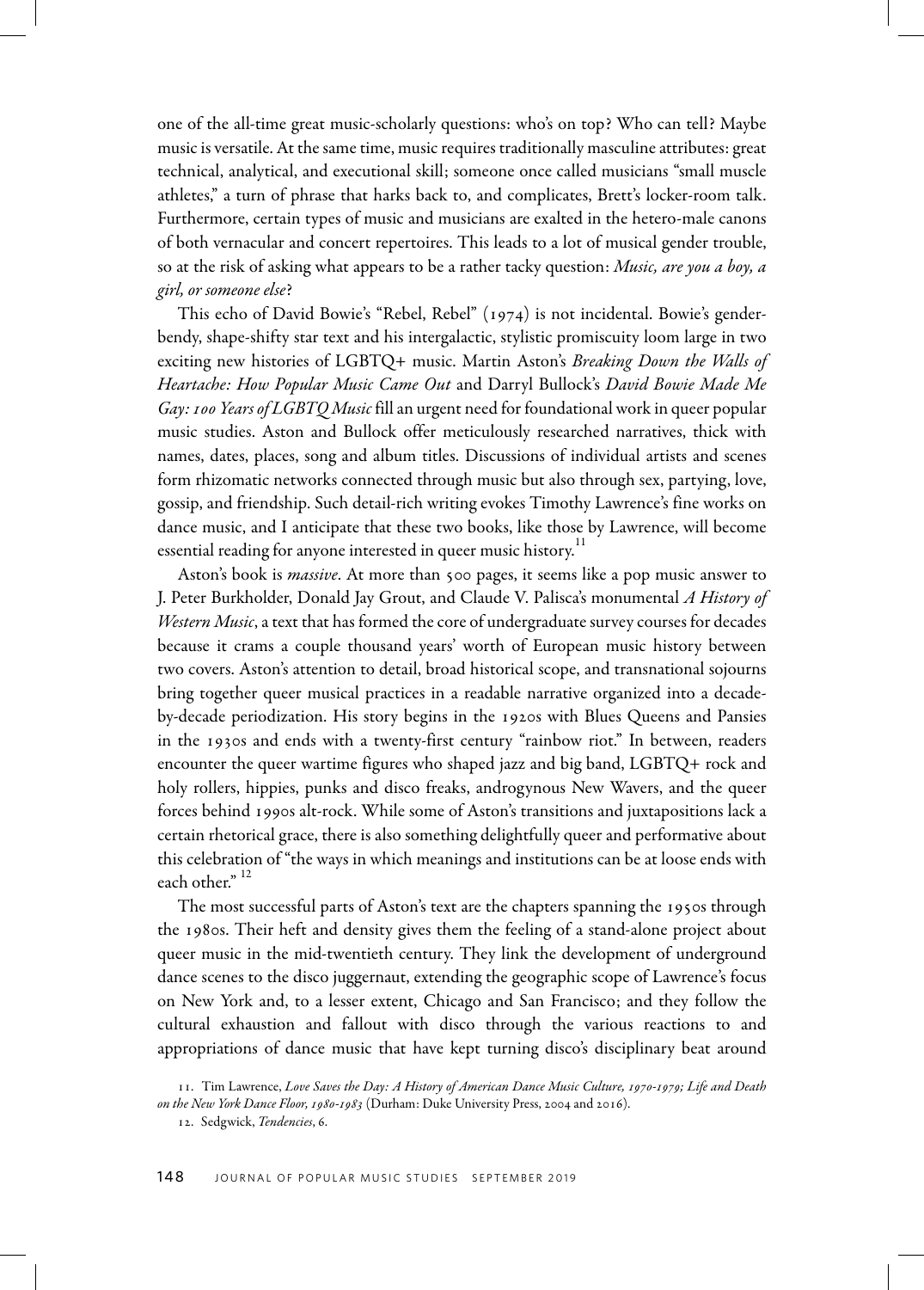and around and around for decades. $^{\rm 13}$  Multiple chapters on the '70s cover important developments in dance music, rock, the Women's Music movement, and the small but important corpus of openly gay male singer-songwriters from the era between Gay Liberation and AIDS. This asset also reveals a limitation, however, for Aston devotes almost as much space to the 1970s alone as to the chapters on the '20s−40s and '90s−2000s combined. Given the strength of these interior chapters and the relative paucity of those that bookend them, one wonders if a thematic, rather than chronological, schema might have allowed Aston to more deliberately connect temporally disparate eras, perhaps through lenses of nostalgia and cultural retrospection—theoretical projects positively dripping with the pearls of queer affect. Nevertheless, Breaking Down the Walls of Heartache is an important tome, and I'm happy to have it on my shelf.

At a more modest 327 pages, Bullock's monograph explores the same century of queer popular music using a similar decade-by-decade progression, though each chronological chapter is formed around a specific conceit or motif. Where Aston aims for breadth and inclusion, Bullock examines individual currents and developments, which may make his book of great interest to those who favor explorations of the quirky and obscure. The chapters on Camp Records, Lavender Country, and Women's Music are long-overdue revelations. Both authors place music against the backdrops of history and politics, but Bullock really excels at situating individual stars, labels, and records in their moment but cannot match the all-encompassing sweep of Aston's survey. Both books benefit from interviews with musicians who were part of the scenes described, preserving these oral histories for future generations of queers who track the gay imaginary by scouring books, media, and the internet for traces of LGBTQ+ ancestry.

Each text is indebted to the pioneering work of another LGBTQ+ music historian J D Doyle, whose Queer Music Heritage website is put to excellent use in both texts. Doyle's invaluable work deserves more of our attention and use. His vast archive of rare recordings, photographs, and other ephemera is augmented by more than a decade of interviews with LGBTQ+ musicians which made up his weekly radio program. Full transcripts of each episode, playlists, audio (including material that didn't make the final broadcast), and an open-access Queer Music 101 PowerPoint presentation are all available at Doyle's website. $^{14}$  I've had the great pleasure of working a bit with J D over the past few years, and he's not only a living archive (of both queer music and queer Texas history), but also what we from the South call "good people." Doyle's archives were recently selected for preservation by the Library of Congress, an honor much-deserved and long overdue.

Straight histories of queer music establish lineage, presence, and our contributions to the broader project of queer (and straight) world making. These two texts complement one another like good friends, playing off one another's strengths and minimizing each other's respective weaknesses. Together, then, they exemplify what Foucault, in a

<sup>13.</sup> Walter Hughes, "In the Empire of the Beat," in Microphone Fiends: Youth, Music, Culture, eds. Tricia Rose and Andrew Ross (New York: Routledge, 1994), 147−57.

<sup>14.</sup> <http://www.queermusicheritage.com>